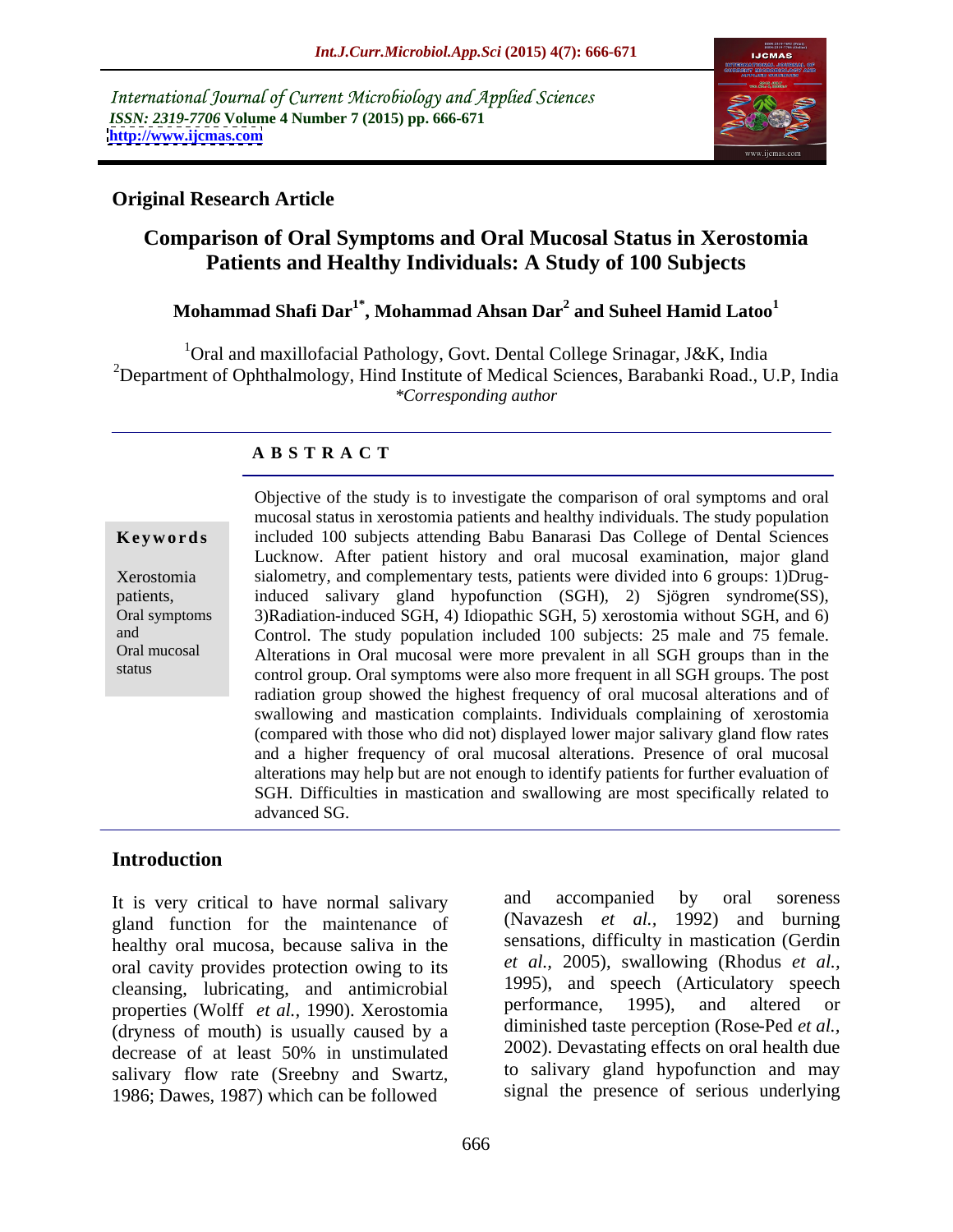systemic diseases. A wide variety of pathologic alterations of soft and hard and dental status. Consistency in diagnosis tissues has been associated with SGH was ensured by using the same structured (Sreebny and Swartz, 1986; Greenspan, questionnaire over the 3-year period of the 1983; Chen and Daly, 1980). These may be study. Patients were classified on the basis accompanied with Laryngeal, nasal, and ocular dryness (Shearn, 1971). into 1 of the following 6 categories:

The most widely recognized reason for 1) Drug-induced salivary gland salivary gland hypofunction are Sjögren syndrome (SS), radiotherapy to the head and neck region, and the use of some medications (Sreebny and Schwartz, 1997; Schubert and Izutsu, 1987; van den Berg *et al.,* 2007).

Earlier, many studies have described the **Results and Discussion** possibility of mucosal impairment resulting from SGH (Greenspan, 1983; Fox *et al.,* 1985). However, very few studies have directly examined the nature and extent of function. Wolff *et al.* (1990) investigated the

The study subjects consisted of 100 patients Status of oral mucosa attending BabuBanarasi Das College Of Dental Sciences Lucknow over a 3-year Comparison of mucosal status between period. Patients signed a written consent form. Patients' personal records included a

examination was performed which included of oral mucosal alterations (80% each),

head and neck examination and oral mucosal questionnaire over the 3-year period of the study. Patients were classified on the basis of their oral mucosal clinical presentation

1) Drug-induced salivary gland hypofunction (SGH), 2) Sjögren syndrome(SS),

- 3) Radiation-induced SGH,
- 4) Idiopathic SGH,
- 5) Xerostomia without SGH, and
- 6) Controls

### **Results and Discussion**

### **Distribution of patients and Demographic characteristics in diagnostic groups**

such alterations in relation to salivary gland The study population included 100 subjects: correlation between oral mucosal health and The age range was 15–90 years, mean 60 salivary gland flow rates in 1990 and failed years. Eight subjects were assigned to the to find a direct relationship between salivary control group: 4 males and 4 females, M:F output and mucosal status. The purpose of ratio 1:1, age range 16–86 years. Mean 55 the present study was to investigate the years. 07 were diagnosed as post-radiation association of oral symptoms and oral SGH, 10 as idiopathic SGH, and 30 as mucosal status with salivary flow rates. xerostomia without SGH, Twenty five **Materials and Methods** SGH, and twenty as sjogren syndrome (SS). 25male and 75 female in the ratio of 1:3. patients were diagnosed as drug-induced

### **Status of oral mucosa**

diagnostic groups is presented in table 1.

questionnaire with demographic and social There were significant differences between information, past medical history, the groups in the frequency of mucosal information on medications used, smoking changes  $(P_ 0.02)$ . Overall frequency of and drinking habits, and oral complaints, subjects showing oral mucosal alterations particularly those related to xerostomia. was predominant among the radiated Other than these detailed physical medicated group showed similar frequencies the groups in the frequency of mucosal changes  $(P_ 0.02)$ . Overall frequency of patients (85.8%). The SS group and the of oral mucosal alterations(80% each),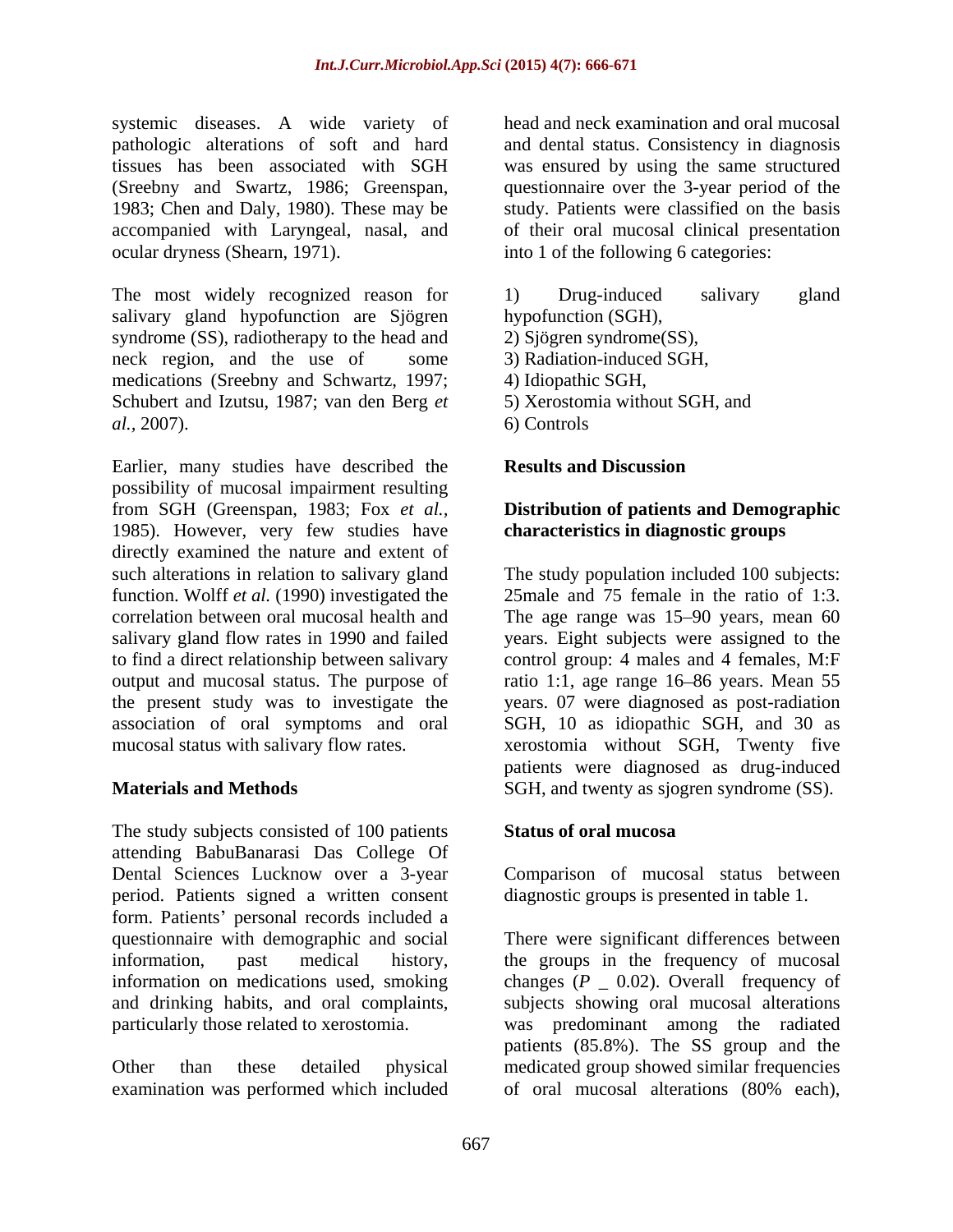whereas the idiopathic SGH and control Fox *et al.,* 1998; Silverman, 1999). In the groups had the lowest frequencies of oral mucosal changes. The contract of the probability of the property of the property of the contract of the property of the property of the contract of the property of the property of the property of the property of the proper

Comparison of oral symptoms between diagnostic groups is presented in table 2.

Comparison of the frequency of most patient-reported symptoms (ary mouth specific exposure of parotid and perception, sore mouth, mastication and submandibular/sublingual glands. The differences between the groups (Table 2). Oral soreness was reported most frequently among SS patients, whereas post-radiation patients were the group complaining most frequently about mastication and swallowing impairment. Most symptoms (except oral soreness) were less frequent in the medicated group than in both SS and radiation groups but more frequent than in

considered to be critical for the maintenance of oral homeostasis and healthy oral to pathologic alterations is generally accepted due to salivary gland hypofunction flow rates is considered as most important tool for evaluation of salivary gland

In the present study, a detailed analysis of individual glands, parotid, submandibular and sublingual under resting and stimulated conditions, was performed, and association with symptoms and condition of the oral mucosa was investigated. A number of pathologic alterations have been revealed in radiation patients compared with the control sjogrens syndrome (SS) patients and in patients after radiotherapy to the head and neck (Fox *et al.,* 1987; Scully *et al.,* 1986;

**Frequency of oral symptoms** of type, dose, or duration intake of the patient-reported symptoms (dry mouth service exposure of parotid and swallowing impairment) between the purpose of the present study was to diagnostic groups revealed significant investigate the association oral symptoms, the control group.<br>
one of a variety of factors that are needed to Normal salivary gland function is an earlier study, Wolff *et al.* (1990) mucosa.<sup>1</sup> predisposition of the oral mucosa<br>salivary gland function and failed to find predisposition of the oral mucosa<br>salivary gland function and failed to find (Greenspan *et al.*, 1983; Janket *et al.*, 2007).  $\qquad$  contribute for the preservation of integrity of Still at present era measurement of salivary  $\qquad$  healthy mucosa even in significant salivary hypofunction (SGH).<br>salivary glands, 2, intrinsic defense present study, the drug-induced hyposalivation group was quite heterogeneous and not subdivided in terms medications. Similarly, the post- head and neck radiation group were not stratified according to parameters such as dose, location, portals of the radiotherapy, years since completion of the treatment, and specific exposure of parotid and submandibular/sublingual oral mucosal status in xerostomia patients and healthy individuals. In the present study results revealed and confirmed that a higher frequency of mucosal changes was indeed found in patients with measurable SGH of the major glands. However, at the same time more than half of the control subjects also showed some type of oral mucosal changes, suggesting that normal flow saliva is only preserve the integrity of healthy mucosa. In evaluated alterations of oral mucosa in an American patient cohort in relation to severe mucosal alterations as a result of SGH. Factors which have been suggested to contribute for the preservation of integrity of healthy mucosa even in significant salivary hypofunction of major salivary glands include 1, normal secretion from minor salivary glands, 2, intrinsic defense mechanisms of the oral mucosa, or 3, a oral microbial balance which helps in preventing growth of pathogenicspecies (Wolff *et al.,* 1990; Sreebny *et al.,* 1989).

> In the present study frequency of other oral symptoms was seen higher in SS and post group and similar toother groups with SGH, such as soreness (similar infrequency to the radiation and idiopathic SGH groups),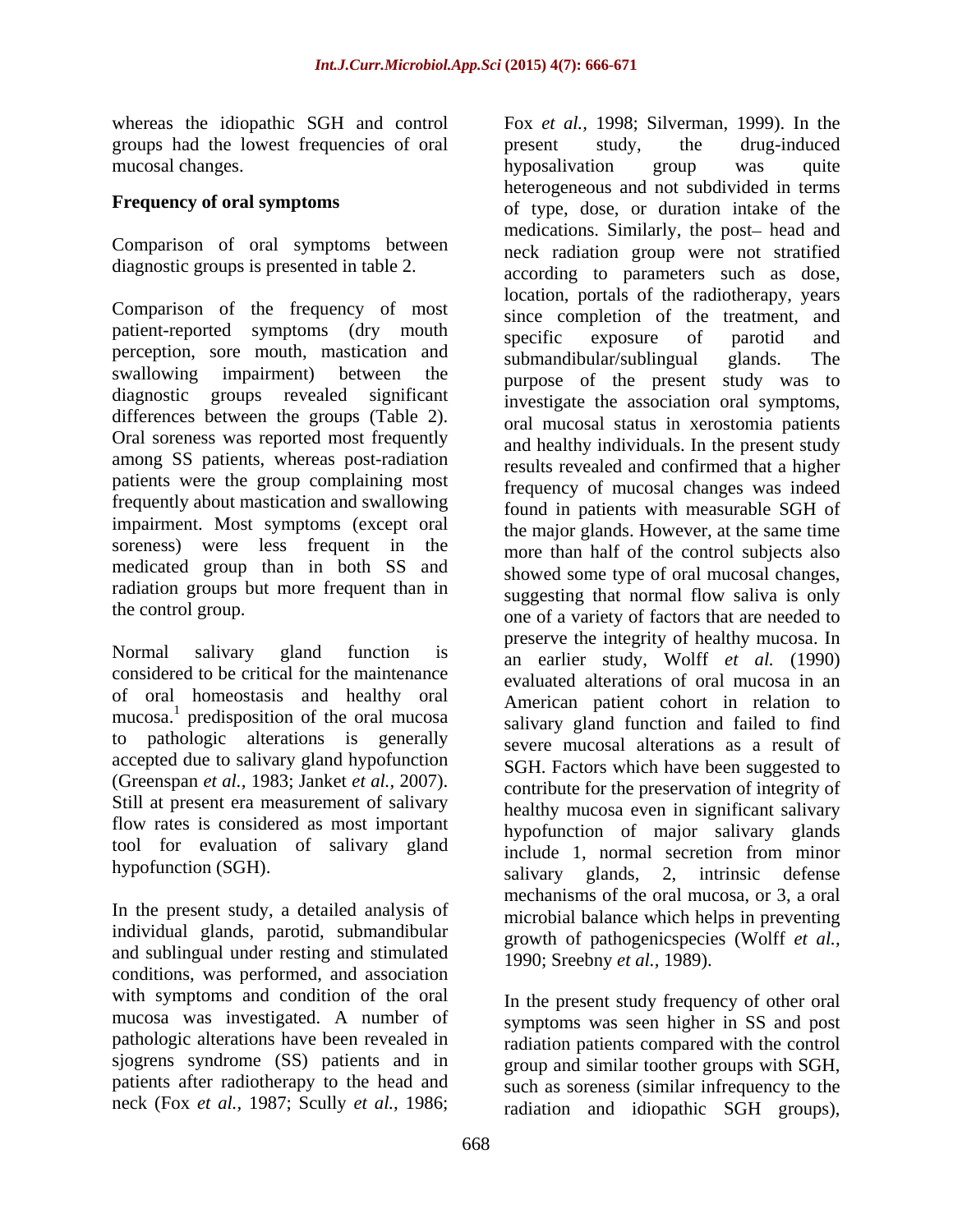mastication impairment (similar to which has not been assessed in this study, idiopathic SGH), and swallowing Tabak *et al.* (1982) have emphasized the impairment (similar to SS group). There are prominent role in oral lubrication plaid by a number of possible reasons for the mucins, 70% of which are secreted by minor perceived dryness in the absence of major salivary glands. 3)Changes in chemical gland hypofunction 1) unstimulated parotid composition or physical characteristics of mastication impairment (similar to which has not been assessed in this study,<br>idiopathic SGH), and swallowing Tabak *et al.* (1982) have emphasized the<br>impairment (similar to SS group). There are prominent role in oral lub

saliva.

### **Table.1** Comparison of mucosal status between diagnostic groups

| Group                 | Normal mucosa | Oral mucosal        |            |
|-----------------------|---------------|---------------------|------------|
|                       | $N(\%)$       | alterations $N(\%)$ |            |
| Medicated $(N=25)$    |               | $(20\%)$<br>05      | 20(80%)    |
| $SS(N=20)$            |               | 04(20%)             | 16(80%)    |
| Radiation $(N=07)$    |               | 01 $(14.2\%)$       | 06(85.8%)  |
| Idiopathic $(N=10)$   |               | $04(40\%)$          | $06(60\%)$ |
| Xerostomia ( $N=30$ ) |               | $09(30\%)$          | 21 (70%)   |
| Control $(N=08)$      |               | 03 (37.5%)          | 05(62.5)   |

| Table.2 Comparison of oral symptoms between diagnostic groups |  |  |  |
|---------------------------------------------------------------|--|--|--|
|                                                               |  |  |  |

| Group                 | Dryness N | Soreness l  | Speech            | <b>Mastication</b> | Swallowing  |
|-----------------------|-----------|-------------|-------------------|--------------------|-------------|
|                       |           |             | <i>Impairment</i> | impairment         | impairment  |
| Medicated $(N=25)$    | 20 (80%)  | 6 (24%)     | $2(08\%)$         | 6(24%)             | 5(20%)      |
| $\vert$ SS (N=20)     | 18(90%)   | 7(35%       | 3(15%)            | $8(40\%)$          | 8(40%)      |
| Radiation $(N=07)$    | 6(86%     | 1(14%       | $1(14\%)$         | 4(57%              | 5(71%)      |
| Idiopathic $(N=10)$   | $8(80\%)$ | 2(20%       | $1(10\%)$         | $2(20\%)$          | 2(20%)      |
| Xerostomia ( $N=30$ ) | 30(100%)  | 7(23%       | $2(6.6\%)$        | $3(10\%)$          | 4(13%)      |
| Control $(N=08)$      | $0(0\%)$  | $1(12.5\%)$ | (12.5%            | 1(12.5%)           | $1(12.5\%)$ |
| Pearson chi-square    | P<0.001   | P<0.02      |                   | P < 0.001          | P<0.001     |

Further investigation is required in order to In the present study, mastication and find other multiple factors associated with swallowing impairment were reported more xerostomia when salivary flow is apparently predominant in xerostomia affected groups normal. Sore mouth or pain is a possible than in healthy individuals thus confirming complication of dryness, (Longman *et al.,* that these impairments can also help in 1996) though it is not considered only one assessing salivary gland hypoplasia (SGH). or major one. Within the groups in the Furthermore, the particularly high frequency present study, painful or sore mouth was of mastication and swallowing difficulties in reported most frequently by SS patients the most severely affected groups (radiation (35%) and the medicated group (24%) but and SS) may suggest those symptoms as an only in 14% of the radiation group, in which important tool to assist clinicians in the salivary gland function was the lowest. detection of advanced SGH. On the other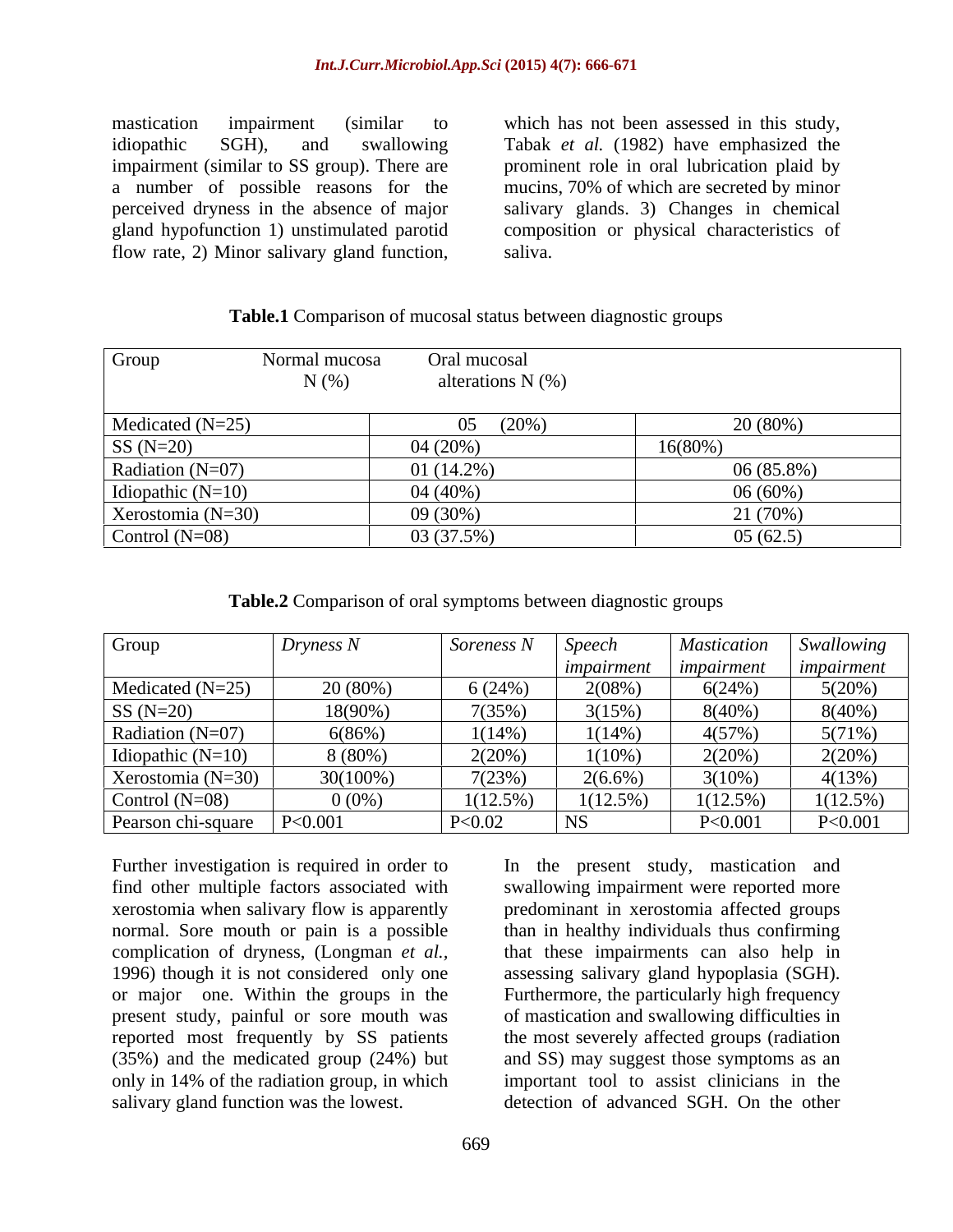hand, speech impairment appeared to be less specific, because there was no significant 26.

Higher frequency of alterations of the oral mucosa was seen in Patients with SGH than Janket, S.J., Jones, J., Rich, S., Miller, D., healthy individuals. The presence of these findings together with xerostomia-related complaints may help to identify patients for further evaluation of salivary gland the veterans dental study functions. Symptoms of soreness and difficulties in mastication and swallowing are most specifically related with SGH, whereas speech impairment is a nonspecific Longman, L.P., Higham, S.M., Bucknall, R., complaint. Complaints of mastication and swallowing impairment may indicate the existence of advanced SGH. by existence of advanced SGH.

- Articulatory speech performance in patients<br>with salivary gland dysfunction: a cliquential diagnosis of salivary gland with salivary gland dysfunction: a pilot study, 1995. *Quintessence Int.,*  $26: 805 - 12.$  9.
- Chen, M.S., Daly, T.E. 1980. Xerostomia
- sugar clearance and the sensation of 39–46. dry mouth in man. *J. Dent. Res.,* 66:
- Fox, P.C., Brennan, M., Pillemer, S., Radfar, L., Yamano, S., Baum, B.J., 1998. Sjögren's syndrome: a model for the patient's performance the syndrome: a model for the patient's performance of  $Nurs. 25: 461-7.$ dental care in the 21st century. *J. Nurs.*, 25: 461–7.<br>*Am Dant Assec, 129: 719. 28* **Schubert.** M.M., Izutsu, K.T. 1987. Am. Dent. Assoc., 129: 719-28.
- Fox, P.C., Busch, K.A., Baum, B.J. 1987. Subjective reports of xerostomiaand dy<br>objective measures of salivary aland 8. objective measures of salivary gland<br>performance  $I$  Am Dent Assoc Scully, C. 1986. Sjögren's syndrome:
- Aronsson, K., Johansson, I. 2005. Impact of dry mouth conditions on *Oral Pathol*<br>
oral booth related quality of life in 62:510–23. oral health-related quality of life in

older people. *Gerodontol.,* 22: 219 26.

- difference among all groups. Greenspan, J.S. 1983. Infections and nonneoplastic diseases of the oral mucosa. *J. Oral Pathol.*, 12: 139-66.
	- Wehler, C.J., Van Dyke, T.E., *et al.* 2007. The effects of xerogenic medications on oral mucosaamong the veterans dental study participants. *Oral Surg. Oral Med. Oral Pathol. Oral Radiol. Endod.,* 103: 223–30.
- **References** Kaye, S.B., Edgar, W.M., Field, E.A. 1996. Signs and symptoms in patients with salivary gland hypofunction. *Postgrad. Med. J.,* 73:  $93 - 7.$ 
	- Navazesh, M., Christensen, C., Brightman, V. 1992. Clinical criteria for the diagnosis of salivary gland hypofuction. *J. Dent. Res.,* 71: 1363 9.
- and complete denture retention. *Oral* Bereuter, J.E. 1995. Dysphagia in<br>
Bereuter, J.E. 1995. Dysphagia in<br>
patients with salivary gland *Health*, 70: 27–9. **Example 1** attents with salivary gland Dawes, C. 1987. Physiological factors dysfunction of three different affecting salivary flow rate, oral etiologies. J. Ear Nose Throat, 14: Rhodus, N.L., Colby, S.A., Moller, K., Bereuter, J.E. 1995. Dysphagia in patients with salivary gland dysfunction of three different etiologies. *J. Ear Nose Throat,* 74:  $39 - 46.$ 
	- 648–53. Trotti, A., Gwede, C., Fuchs, H.J. Rose-Ped, A.M., Bellm, L.A., Epstein, J.B., Trotti, A., Gwede, C., Fuchs, H.J. 2002. Complications of radiation therapy for head and neck cancers: the patient's perspective. *Cancer Nurs.,* 25: 461–7.
		- Schubert, M.M., Izutsu, K.T. 1987. Iatrogenic causes of salivary gland dysfunction. *J. Dent. Res.,* 66: 680 8.
- performance. *J. Am. Dent. Assoc.,* 115: 581–4. Gerdin, E.W., Einarson, S., Jonsson, M., features, immunopathogenesis and Scully, C. 1986. Sjögren's syndrome: clinical and laboratory features, immunopathogenesis management. *Oral Surg. Oral Med. Oral Pathol. Oral Radiol. Endod.,*  $62: 510 - 23.$